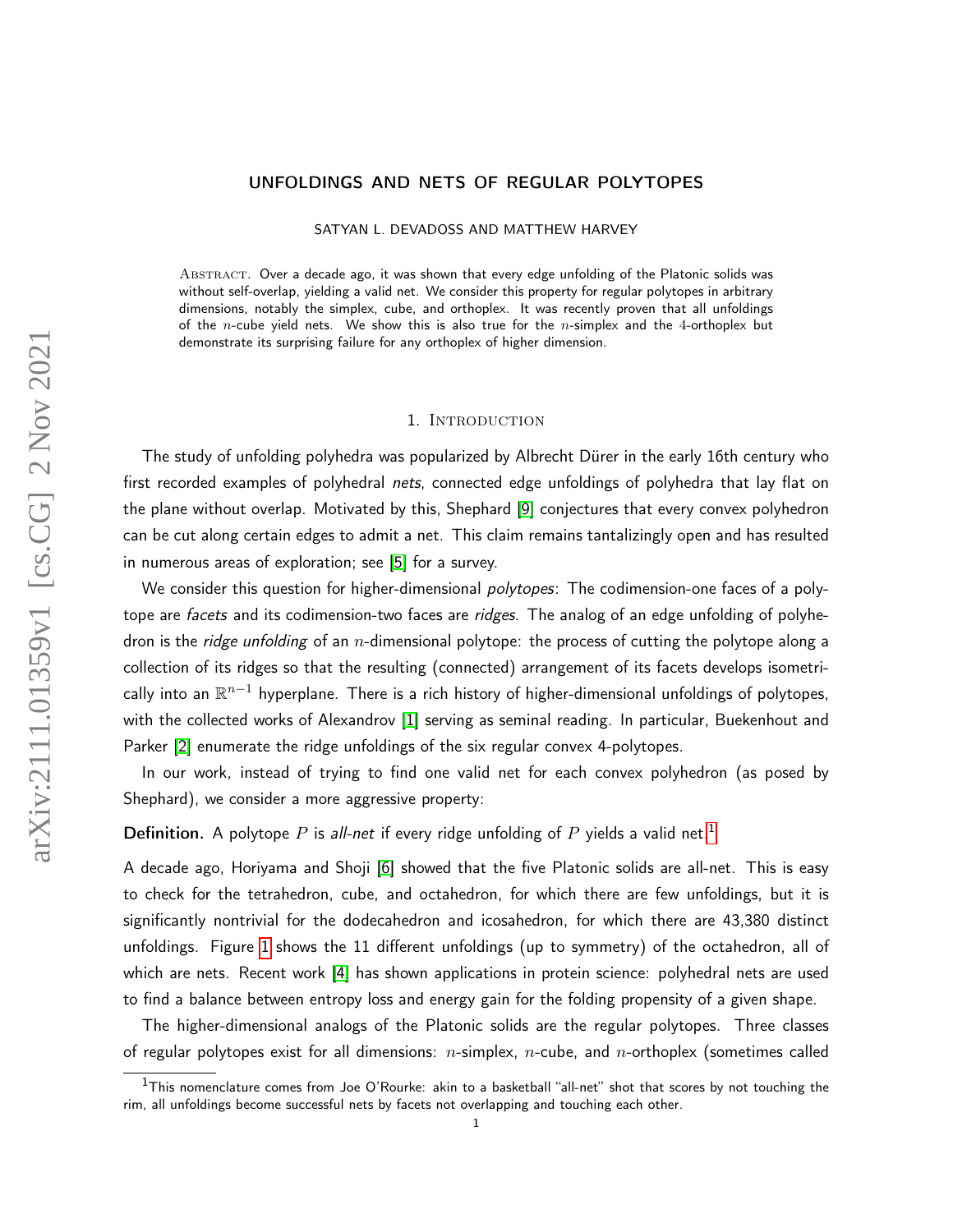

<span id="page-1-0"></span>Figure 1. The 11 nets of the octahedron, also known as the 3-orthoplex.

the cross-polytope). Three additional regular polytopes appear only in four-dimensions: the 24-cell, 120-cell, and 600-cell. It was recently shown that the *n*-cube is all-net [\[3\]](#page-10-5); in particular, the 261 different ridge unfoldings of the 4-cube do not overlap.

In Section [2,](#page-1-1) we show that the  $n$ -simplex is all-net as well. Section [3](#page-4-0) establishes combinatorial and geometric attributes of the orthoplex which Section [4](#page-6-0) uses to demonstrate the all-net property of the 4-orthoplex. That is, the 110,912 ridge unfoldings of the 4-orthoplex enumerated in [\[2\]](#page-10-2) are without overlap. Surprisingly, for all  $n > 4$ , the *n*-orthoplex fails to be all-net; we provide explicit counterexamples to a conjecture in [\[3\]](#page-10-5). Thus only three regular polytopes stand with unresolved all-net traits: the 24-cell, 120-cell, and 600-cell.

Remark. We encourage the reader to explore a lovely interactive software [\[11\]](#page-11-1) by Sam Zhang that creates every net of the 4-cube, 4-simplex, and 4-orthoplex by drawing on its dual 1-skeleton.

Acknowledgments. We thank Nick Bail, Zihan Miao, Andy Nelson, and Joe O'Rourke for helpful conversations. The first author was partially supported from an endowment by the Fletcher Jones Foundation.

### 2. Unfolding the Simplex

<span id="page-1-1"></span>2.1. Lists and Chains. We explore ridge unfoldings of a convex polytope  $P$  by focusing on the combinatorics of the arrangement of its facets in the unfolding. In particular, a ridge unfolding induces a spanning tree in the 1-skeleton of the dual of  $P$  : a tree whose nodes are the facets of the polytope and whose edges are the uncut ridges between the facets [\[8\]](#page-10-6). Our focus throughout this paper will be on the n-simplex and the n-orthoplex, both of whose facets are  $(n - 1)$ -simplices. We begin by studying paths in the 1-skeleton, corresponding to a chain of unfolded simplicial facets.

Definition. A list  $\mathcal{L} = \langle a_1, a_2, \ldots, a_k \rangle$  is a sequence of numbers from  $\{1, \ldots, n\}$  (possibly with repeats) where with no number is listed twice in a row.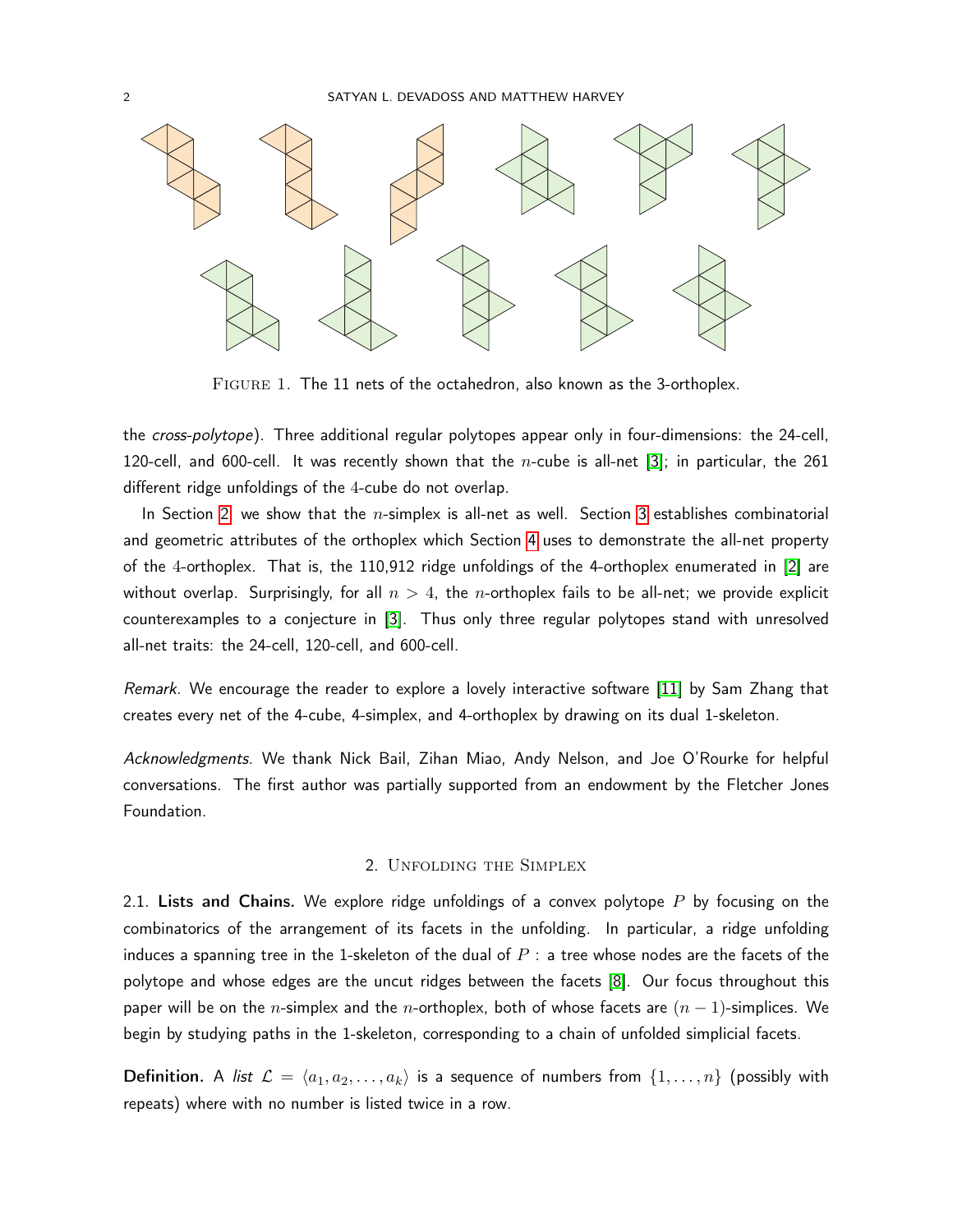Label the vertices of the  $(n - 1)$ -simplex S with the numbers  $1, \ldots, n$ . Given a list L with k elements, we construct a chain  $C(\mathcal{L})$  of  $k+1$  simplices from the list as follows: Starting with  $S=S_1,$ attach a simplex  $S_2$  to  $S_1$  on the facet of  $S_1$  that is opposite vertex  $a_1$ . Note that all but one of the vertices of  $S_2$  will inherit a label from  $S_1$  and we label the remaining one  $a_1$ . Attach a third simplex  $S_3$  to  $S_2$  on the facet opposite vertex  $a_2$ , and extend the labeling from  $S_2$  to  $S_3$  as before, and continue in this matter until the list is exhausted. Figure [2](#page-2-0) shows this process in action for the list  $\langle 3, 2, 3 \rangle$ , creating a chain of four 2-simplices.



<span id="page-2-0"></span>FIGURE 2. The chain of simplices assembled from the list  $\langle 3, 2, 3 \rangle$ .

2.2. Matrix Coordinates. Beyond this combinatorial formation, we introduce a coordinate system to capture the geometry. Begin by placing the n vertices of the  $(n - 1)$ -simplex S at the standard basis vectors  $e_i$  of  $\mathbb{R}^n$ . Note that the coordinates of its vertices are recorded as the column vectors of the  $n \times n$  identity matrix. The rest of the chain is then placed in the hyperplane  $x_1 + \cdots + x_n = 1$ by a sequence of reflections. Let  $\rho$  denote the reflection of  $S$  across its facet opposite the vertex (say v) labeled with number  $a_1$ . Thus,  $\rho$  fixes all vertices except for  $v$ ; see Figure [3.](#page-2-1)



FIGURE 3. The reflection of the vertex across the opposite face.

To calculate the coordinate of  $\rho(v)$  in  $\mathbb{R}^n$ , we first find the center  $\sigma$  of the facet opposite  $v$ :

<span id="page-2-1"></span>
$$
\sigma = \left(\frac{1}{n-1}, \ldots, 0, \ldots, \frac{1}{n-1}\right),\,
$$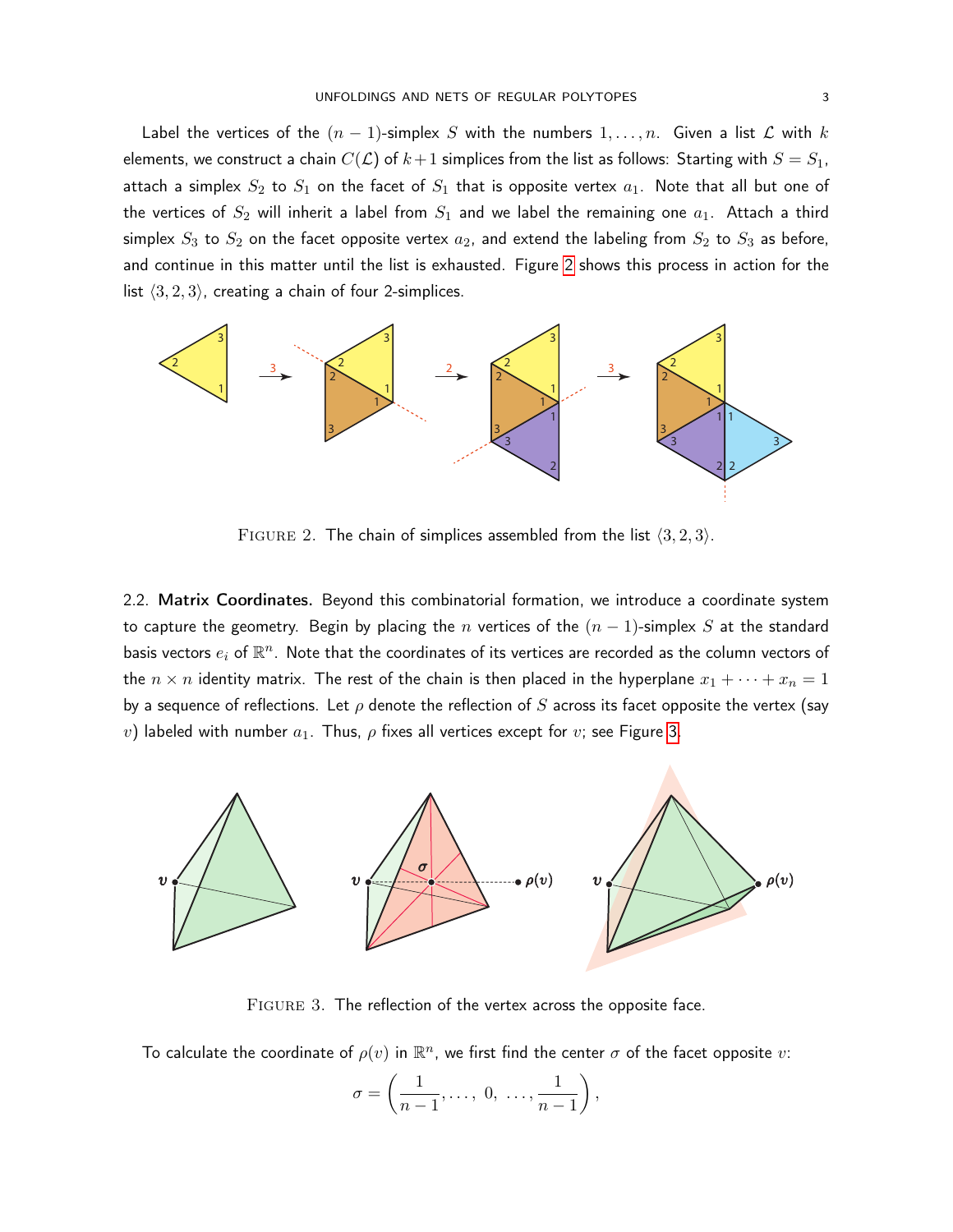where 0 occurs in the  $a_1$ -th coordinate. Since  $\sigma$  bisects the segment from v to  $\rho(v)$ ,

$$
\rho(v) = v + 2 \overrightarrow{v \rho(v)}
$$
  
= (0, ..., 1, ...0) + 2  $\left(\frac{1}{n-1}, \dots, -1, \dots, \frac{1}{n-1}\right)$   
=  $\left(\frac{2}{n-1}, \dots, -1, \dots, \frac{2}{n-1}\right)$ ,

where the  $-1$  occurs in the  $a_1$ -th coordinate. Hence the reflection  $\rho$  is given by a matrix  $M_{a_1}$ , which is the identity except for  $\rho(v)$  in the  $a_1$ -th column. Thus the coordinates of the *i*-th vertex of  $S_2$  are recorded in the  $i$ -th column  $v_i$  of  $N_1 = M_{a_1}.$  By change of coordinates, its image under the reflection from  $S_2$  to  $S_3$  is

$$
N_1 M_{a_2} N_1^{-1} v_i = N_1 M_{a_2} e_i ,
$$

and thus, the coordinates of the  $i$ -th vertex of  $S_3$  are recorded in the  $i$ -th column of  $N_2=N_1M_{a_2}.$ Note that because  $M_{a_2}$  affects only the  $a_2$  column,  $N_1$  and  $N_2$  differ only in the  $a_2$  column.  $\,$  Continuing in this way, the vertices of  $S_{k+1}$  are recorded as the columns of  $N_k = N_{k-1} M_{a_k}.$ 

**Example.** For two-dimensional chains (where  $n = 3$ ), the reflection matrices are

$$
M_1 = \begin{bmatrix} -1 & 0 & 0 \\ 1 & 1 & 0 \\ 1 & 0 & 1 \end{bmatrix}, \quad M_2 = \begin{bmatrix} 1 & 1 & 0 \\ 0 & -1 & 0 \\ 0 & 1 & 1 \end{bmatrix}, \quad M_3 = \begin{bmatrix} 1 & 0 & 1 \\ 0 & 1 & 1 \\ 0 & 0 & -1 \end{bmatrix}.
$$

For the chain generated by  $L = \langle 3, 2, 3 \rangle$ , the coordinates of the vertices of the second, third, and fourth simplices are the column vectors of the matrices

$$
N_1 = M_3 = \begin{bmatrix} 1 & 0 & 1 \\ 0 & 1 & 1 \\ 0 & 0 & -1 \end{bmatrix}, \quad N_2 = N_1 M_2 = \begin{bmatrix} 1 & 2 & 1 \\ 0 & 0 & 1 \\ 0 & -1 & -1 \end{bmatrix}, \quad N_3 = N_2 M_3 = \begin{bmatrix} 1 & 2 & 2 \\ 0 & 0 & -1 \\ 0 & -1 & 0 \end{bmatrix}.
$$

We remark that these are the barycentric coordinates of the vertices relative to the first simplex.

2.3. Simplex Unfolding. An *n*-simplex has  $n+1$  facets, and each is adjacent to every other. Thus, any listing of the facets (without repeat) describes a chain. However, because the full symmetric group acts transitively on the simplex, there is only one possibility:

<span id="page-3-0"></span>**Lemma 1.** A chain of length  $k + 1$  in an unfolding of an n-simplex is congruent to  $C(\langle 1, 2, \ldots, k \rangle)$ .

When  $C(\langle 1, \ldots, k \rangle)$  is embedded in  $\mathbb{R}^n$  as described above, the coordinates of the vertices of its facets are the columns of the matrices  $N_i=N_{i-1}M_i$ , where  $N_0=I$ . Furthermore, the points in the interior of a facet are linear combinations of its vertex coordinates,  $c_1v_1 + \cdots + c_nv_n$ , where each  $c_i$ is positive, and  $c_1 + \cdots + c_n = 1$ . Therefore, to see whether this chain overlaps itself, we need to look carefully at the values in those matrices.

<span id="page-3-1"></span>**Lemma 2.** The first row of  $N_k$  contains no positive terms when  $k > 0$ .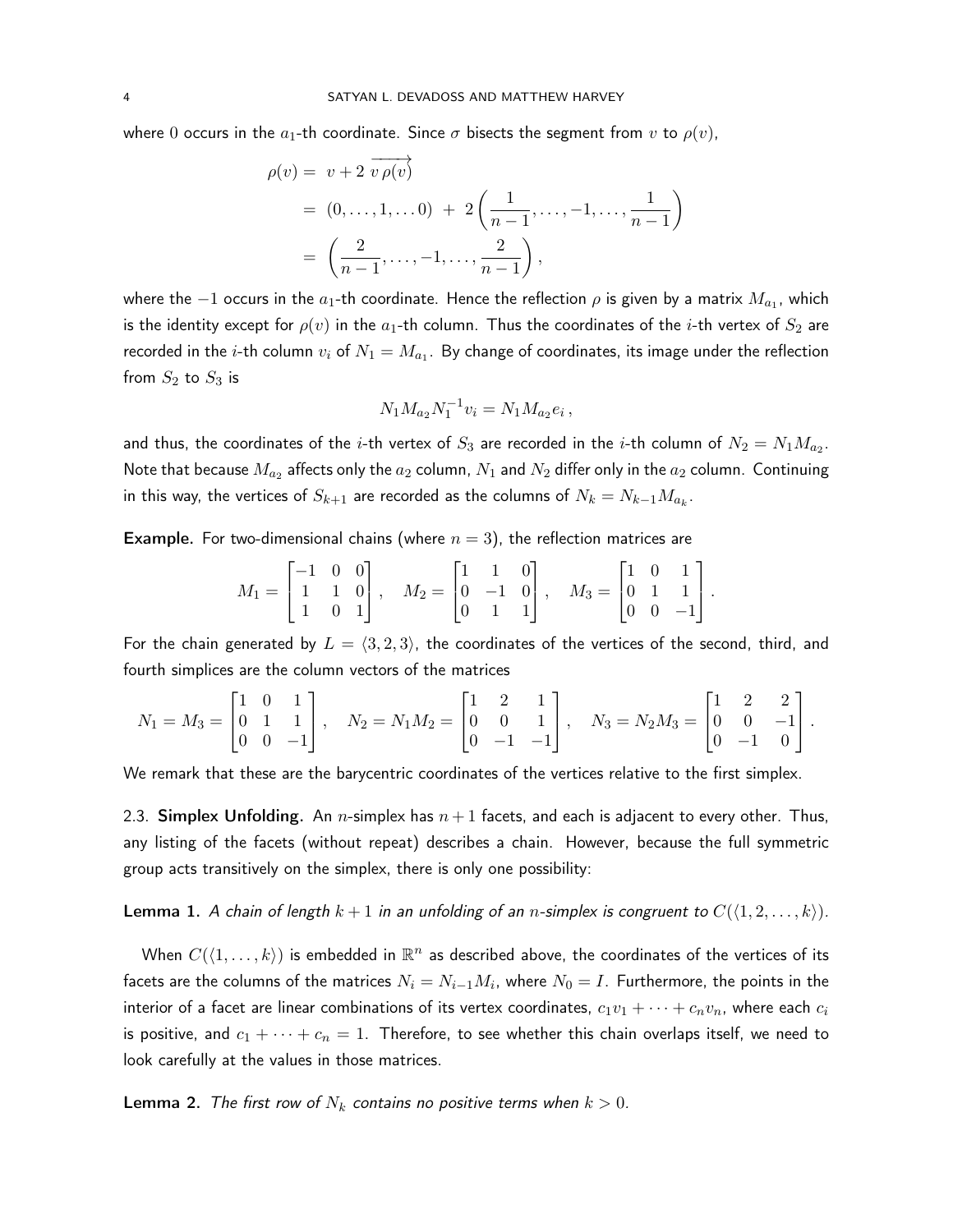*Proof.* We prove the more precise statement that the  $(1, j)$ -entry is negative if  $j \leq k$  and zero if  $j > k$ . The proof is by induction and the base case is apparent. Assuming the result for  $N_{l-1}$ , the product  $N_l = N_{l-1}M_l$  has all the same entries as  $N_{l-1}$  except in the l column. Hence the  $(1, j)$ entries remain negative when  $j < l$  and zero when  $j > l$ . If  $a_{ij}$  denotes the  $(i,j)$ -entry of  $N_{l-1}$ , then the  $(1, l)$ -entry of  $N_l$  (from the dot product of row 1 of  $N_{l-1}$  and column l of  $M_l$ ) is given by

$$
\left(a_{1,1}, \ldots, a_{1,l-1}, 0, \ldots, 0\right) \cdot \left(\frac{2}{n-1}, \ldots, -1, \ldots, \frac{2}{n-1}\right),
$$

where the  $-1$  occurs in the l coordinate. This becomes

$$
a_{1,1}\left(\frac{2}{n-1}\right) + \cdots + a_{1,l-1}\left(\frac{2}{n-1}\right) + 0(-1) + 0\left(\frac{2}{n-1}\right) + \cdots + 0\left(\frac{2}{n-1}\right),
$$
  
hich is clearly negative

which is clearly negative.

# **Theorem 3.** Every unfolding of the *n*-simplex yields a net.

Proof. Assume otherwise, where there exists an unfolding of the simplex with two overlapping simplicial facets. The path (in dual 1-skeleton) connecting these two facets forms a chain of simplices. By Lemma [1,](#page-3-0) that chain is congruent to  $C(\langle 1, 2, \ldots, k \rangle)$  for some k, where facet  $f_0$  and facet  $f_k$ must overlap. By construction, the interior points of facet  $f_0$  have all positive coordinates. For facet  $f_k$ , Lemma [2](#page-3-1) guarantees that there are no positive entries in the first row; hence, all interior points of  $f_k$  must have a negative first coordinate. Thus, the two facets cannot intersect, resulting in a  $\Box$ contradiction.

#### 3. Orthoplex Combinatorics and Geometry

<span id="page-4-0"></span>3.1. Valid Lists. In contrast to the simplex, both unfoldings of the *n*-orthoplex and the chains within these unfoldings exhibit considerable variety. Unfoldings of the *n*-orthoplex are in bijection with spanning trees of the 1-skeleton of the  $n$ -cube. Consider the following approach to record paths on this skeletal structure: Position the *n*-cube with antipodal vertices at  $(0, \ldots, 0)$  and  $(1, \ldots, 1)$ . A path along the edges of this cube is encoded as a list of binary numbers where exactly one digit changes from one entry to the next.<sup>[2](#page-4-1)</sup> For our work, our list  $\mathcal L$  simply records the digit entry that changes in moving from one vertex to another. Thus by duality, the ridges of the orthoplex inherit these labels and the process of unfolding the chain corresponds to the construction of  $C(\mathcal{L})$ .

**Example.** Consider the Gray code  $\langle 101, 100, 110, 111 \rangle$  associated to the list  $\langle 3, 2, 3 \rangle$ . Figure [4\(](#page-5-0)a) shows the path on four vertices of the cube, (b) corresponding to four adjacent facets of the octahedron, (c) resulting in a partial chain unfolding. Compare to Figure [2.](#page-2-0)

Remark. Up to symmetry, there are just three spanning paths on the 1-skeleton of the 3-cube:  $\langle 1, 2, 1, 3, 1, 2, 1 \rangle$ ,  $\langle 1, 2, 1, 3, 2, 1, 2 \rangle$ , and  $\langle 1, 2, 3, 2, 1, 2, 3 \rangle$ , corresponding to the first three highlighted

<span id="page-4-1"></span> $2$ This list of binary numbers is called a Gray code.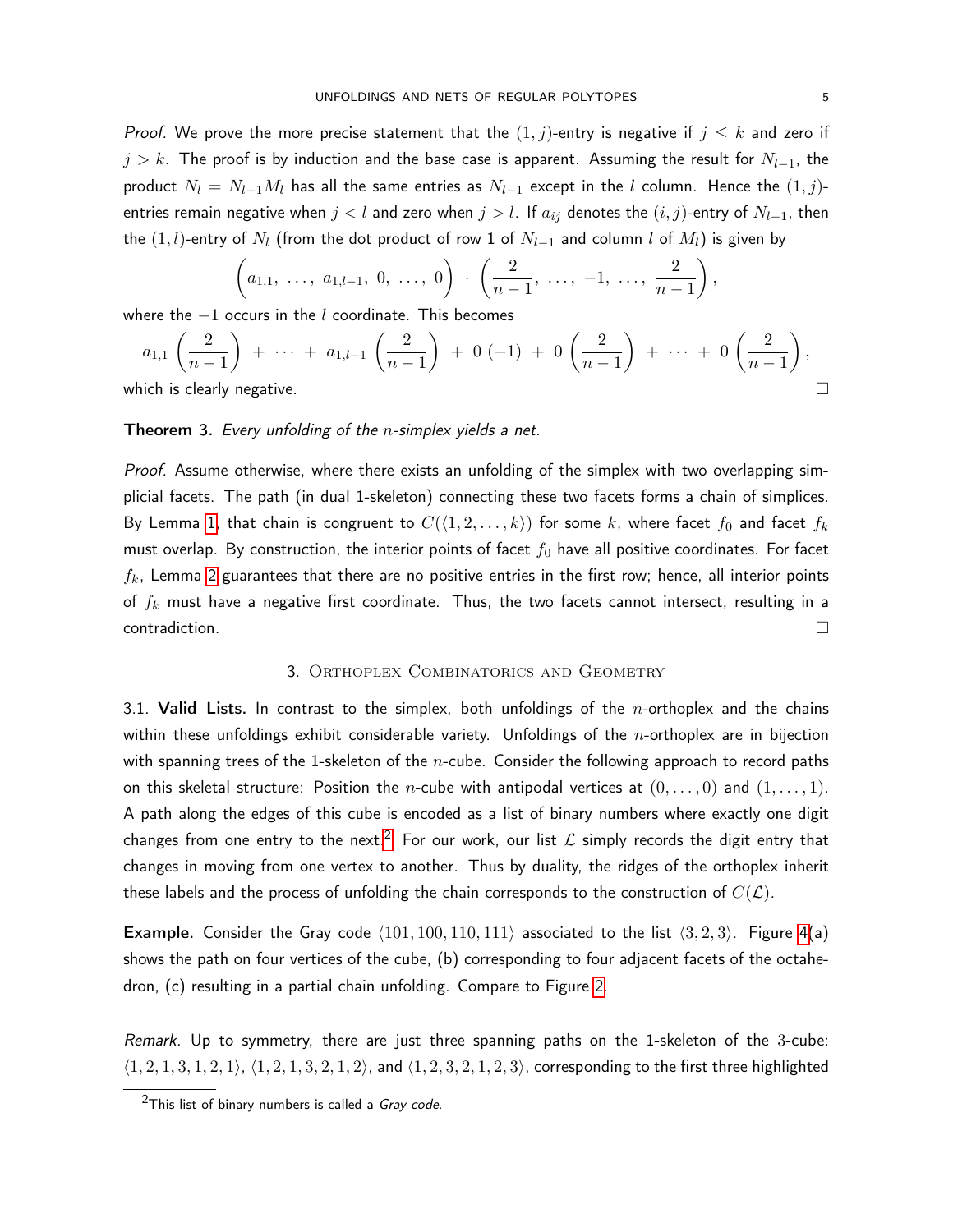

<span id="page-5-0"></span>Figure 4. Path on the 3-cube and a partial unfolding of the octahedron.

nets shown in Figure [1.](#page-1-0) The situation escalates rapidly as n increases: there are 238 spanning paths on the 4-cube and 48,828,036 on the 5-cube [\[7\]](#page-10-7).

**Definition.** A list of numbers from  $\{1, \ldots, n\}$  is *valid* if it corresponds to a path on the *n*-cube.

Note that every path naturally yields a valid list, and given the starting position of the path, every valid list yields a path. The following provides a combinatorial check for list validity:

<span id="page-5-1"></span>Lemma 4. A list is valid if and only if it contains no sublist of consecutive entries in which each entry occurs an even number of times.

*Proof.* For this proof, we position the *n*-cube with antipodal vertices at  $(-1, \ldots, -1)$  and  $(1, \ldots, 1)$ . Consider a list  $\mathcal{L} = \langle a_1, \cdots, a_k \rangle$  and label the vertices of the path it generates as  $v_1, \ldots, v_{k+1}$ , starting from  $v_1 = (1, 1, \ldots, 1)$ . Then  $v_{i+1}$  is the image of  $v_i$  under the reflection across the hyperplane  $x_{a_i} = 0$ . This reflection is given by the  $n \times n$  diagonal matrix  $M_i$  whose  $(i, i)$ -entry is  $-1$ , and whose remaining diagonal entries are  $1.$  Suppose  ${\cal L}$  contains a sublist  $a_j, a_{j+1}, \ldots, a_l$  in which all entries occur an even number of times. Then, because each  $M_i$  is its own inverse and they all commute,

$$
M_l \cdot M_{l-1} \cdots M_j \cdot v_{j-1} = I \cdot v_{j-1} = v_{j-1}.
$$

Thus, the path is truly a loop and the list is invalid.

Conversely, if the sequence describes a loop, so that  $v_j = v_k$  for some  $j \neq k$ , then  $v_j$  is a fixed point of

$$
N = M_{l-1} \cdot M_{l-2} \cdot \cdots \cdot M_{j+1}.
$$

Since N is a diagonal matrix, it cannot have fixed points of the form  $(\pm 1, \pm 1, \dots, \pm 1)$  unless N is the identity matrix. Thus,  $M_i$  must occur an even number of times in the product.  $\hfill\Box$ 

Remark. With the characterization given by this lemma, it is straightforward to create an algorithm to build valid lists: recursively append numbers  $\{1, \ldots, n\}$  and check whether any of the new consecutive sublists have entries that occur an even number of times.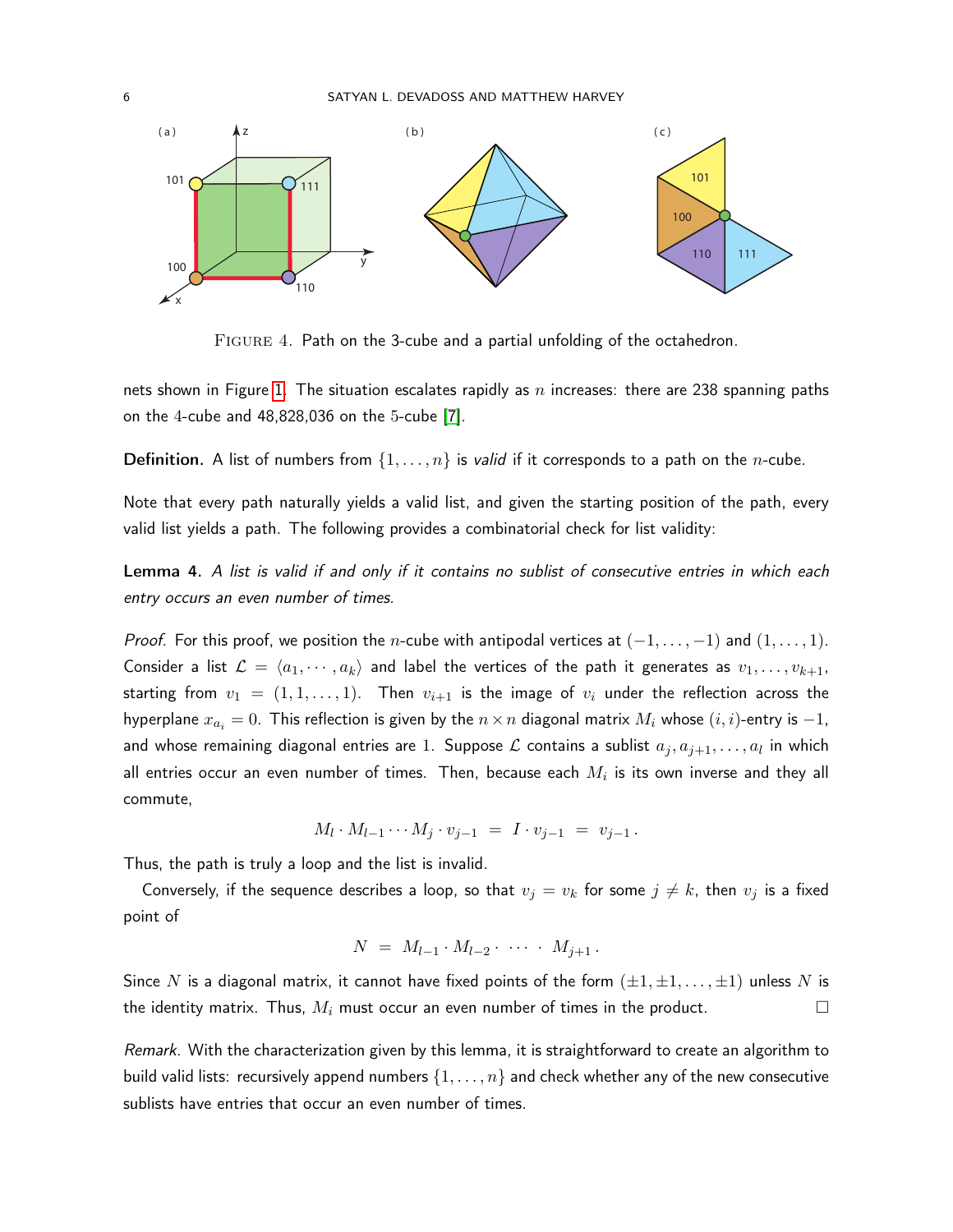3.2. Centroids. The question of whether two facets overlap depends on how close they are to each other, which can be estimated by calculating the distance between their centroids. If the vertices are  $v_i = (a_{i1}, \ldots a_{in})$ , the centroid is found by averaging their coordinates:

$$
\left(\frac{1}{n}\sum a_{1j},\ \ldots,\ \frac{1}{n}\sum a_{nj}\right).
$$

<span id="page-6-2"></span>Lemma 5. Let d denote the distance between the centroids of two  $(n - 1)$ -simplex facets of the  $n$ -orthoplex in an unfolding. If  $d < 2/\sqrt{n(n-1)}$ , the facets must intersect. If  $d > 2\sqrt{(n-1)/n}$ , the facets cannot intersect.

Proof. The closest point to the centroid on the surface of the facet is the midpoint of a face. Since all the facets are identical, we use the initially placed facet to compute the distance: The centroid of the  $(n-1)$ -simplex is at  $(1/n, \ldots, 1/n)$  and the center of one of the faces is at

$$
(1/(n-1), \ldots, 1/(n-1), 0).
$$

The distance between them is

$$
\sqrt{\left(\frac{1}{n} - \frac{1}{n-1}\right)^2 (n-1) + \left(\frac{1}{n} - 0\right)^2} = \frac{1}{\sqrt{n(n-1)}}.
$$

If centroids are separated by less than double that amount, the facets must overlap.

The farthest point from the centroid to the surface of the facet is a vertex, one of which is  $(0, \ldots, 0, 1)$ . The distance between them is

$$
\sqrt{\left(\frac{1}{n} - 0\right)^2 (n-1) + \left(\frac{1}{n} - 1\right)^2} = \sqrt{\frac{n-1}{n}}.
$$

<span id="page-6-0"></span>If centroids are separated by more than double that amount, the facets cannot overlap.  $\Box$ 

#### 4. Orthoplex Unfolding

4.1. Path Extensions. This section proves that the 4-orthoplex is all-net. We do this by extending paths on the skeleton of the 4-cube. While any path along a 3-cube can always be extended to a spanning path, this is not true for  $n \geq 4$ . For example, Figure [5\(](#page-7-0)a) shows the 1-skeleton of the 4-cube, and the blue path shown in (b) cannot be extended further. However, there is a partial result.

## <span id="page-6-1"></span>Lemma 6. A path on skeleton of the 4-cube can be extended to connect at least nine vertices.

*Proof.* Let s be the starting point and  $e$  the ending point of a path that cannot be extended further. Let  $V_s$  be the set of the four vertices adjacent to  $s$ , and  $V_e$  be the set of the four vertices adjacent to  $e.$  Since the path cannot be extended, it must already pass through all the vertices in  $V_e$  and  $V_s.$  If  $s,\,e$ , and the vertices of  $V_s$  and  $V_e$  are all distinct, then the path connects at least ten vertices. Even if a pair of listed vertices coincide, the path connects at least nine. However, there are two ways in which it is possible for  $\{s\} \cup \{e\} \cup V_s \cup V_e$  to contain only eight vertices.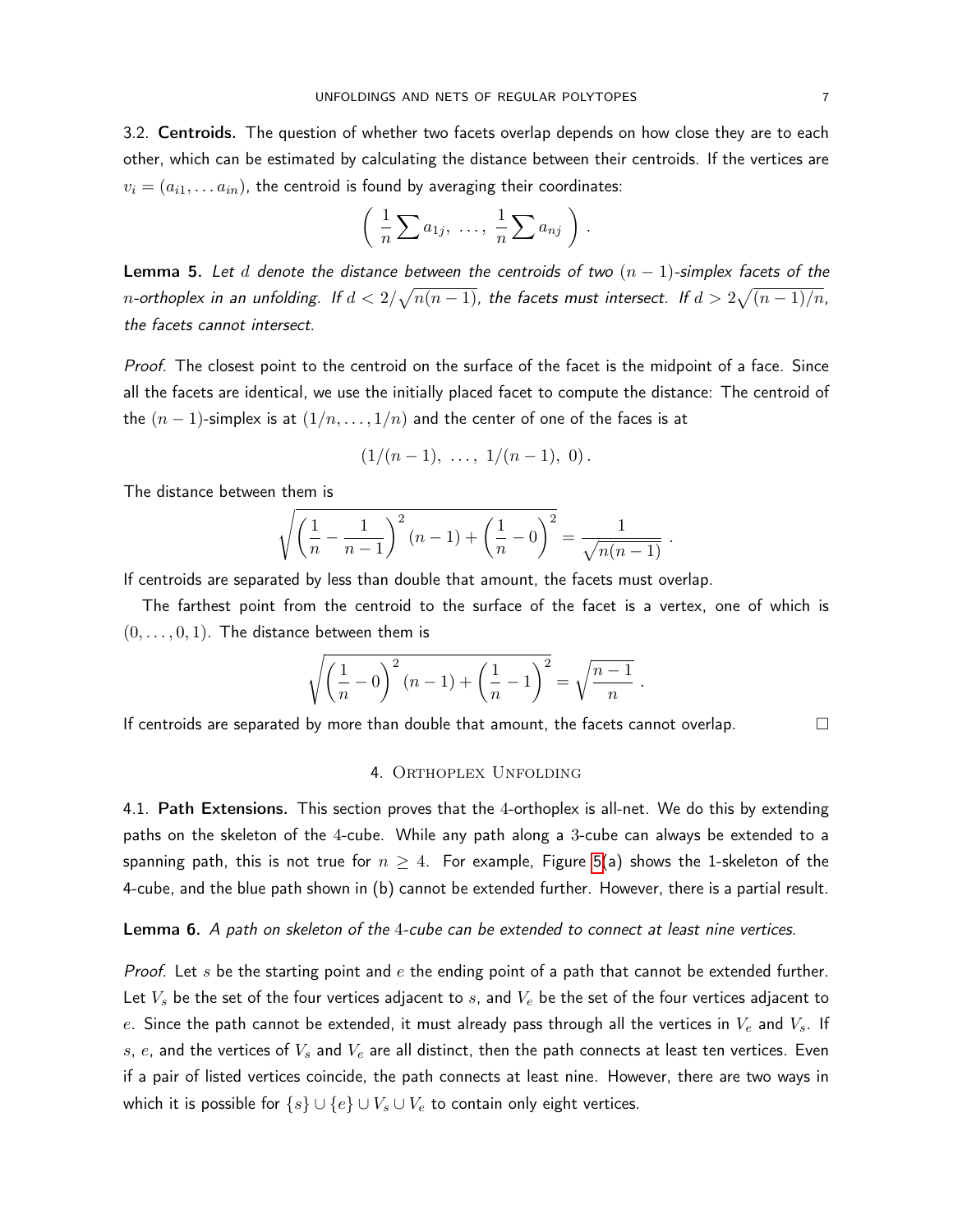

<span id="page-7-0"></span>FIGURE 5. A path in the 4-cube that cannot be further extended.

First, if s and e are adjacent, then  $e \in V_s$  and  $s \in V_e$ . In this case, without loss of generality, we may assume the path starts at  $(0, 0, 0, 0)$  and ends at  $(1, 0, 0, 0)$ . Then

$$
V_e = \{(0, 1, 0, 0), (0, 0, 1, 0), (0, 0, 0, 1)\},\
$$
  

$$
V_s = \{(1, 1, 0, 0), (1, 0, 1, 0), (1, 0, 0, 1)\}.
$$

However, a simple check shows that there is no path containing only these eight points. In fact, no such path can contain more than four of them.

Second, if s and e are opposite corners of a codimension two (square) face, then  $V_s$  and  $V_e$  share two vertices. Color a vertex red if the sum of its coordinates is even, and blue if it is odd. Any path connecting s and e will pass through nodes that alternate in color. Since s and e are opposite corners of a square, they must be the same color (say, red). Then all six vertices of  $V_s$  and  $V_e$  must be blue. Thus, a path that passes through all six of them must also pass through at least five red vertices,  $y$ ielding a path with length greater than nine.

4.2. Unfolding the 4-orthoplex. Rephrasing Lemma [6](#page-6-1) differently, we can say that any valid list can be extended to a valid list with at least eight entries. We use this to begin unfolding the 4-orthoplex.

<span id="page-7-3"></span>Lemma 7. Every valid list containing exactly eight entries unfolds to form a partial net of the 4 orthoplex.

Proof. Using the check for valid lists described in Lemma [4,](#page-5-1) there are 128 valid lists. Taking advantage of reverse symmetry<sup>[3](#page-7-1)</sup> reduces the number to 66 (where four lists are their own reverses). One such is shown in Figure [6.](#page-8-0) By direct inspection, none of them self-intersect.

<span id="page-7-2"></span>Lemma 8. If two facets of the 4-orthoplex are separated by eight or more facets, they cannot overlap.

Proof. This is verified computationally by generating all valid lists with length nine or more facets and then computing distances between centroids of facets that have eight or more facets between

<span id="page-7-1"></span><sup>&</sup>lt;sup>3</sup>The unfolding given by  $\langle 1, 2, 1, 3 \rangle$  is congruent to that given by  $\langle 3, 1, 2, 1 \rangle$ , which can be renumbered  $\langle 1, 2, 3, 2 \rangle$ .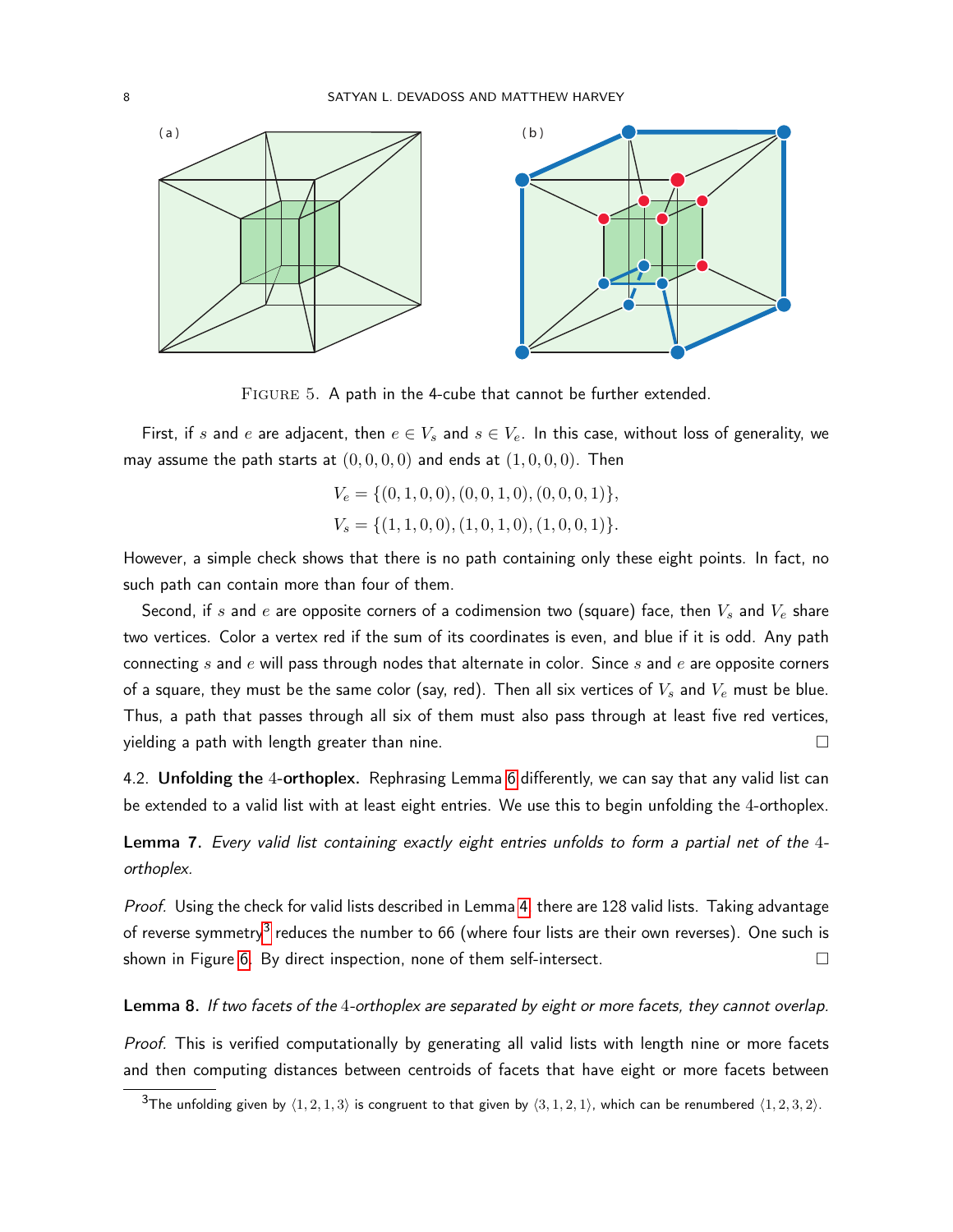

FIGURE 6. The partial unfolding corresponding to a valid list with length eight.

<span id="page-8-0"></span>them. By Lemma [5,](#page-6-2) two facets do not overlap when the distance between their centroids is greater than  $\sqrt{3}$ , which happens in every case.

Buekenhout and Parker [\[2\]](#page-10-2) enumerate 110,912 ridge unfoldings of the 4-orthoplex. The following guarantees all of them to be valid nets.

## Theorem 9. The 4-orthoplex is all-net.

Proof. If there were an unfolding of the 4-orthoplex that did not yield a net, then there would be a path between two of its overlapping facets. By Lemma [8,](#page-7-2) those facets must be separated by fewer than eight intervening facets along the path, corresponding to a valid list  $\mathcal L$  whose length is at most eight. By Lemma [6,](#page-6-1) that list can be extended to one whose length is exactly eight. As described in Lemma [7,](#page-7-3) none of the unfolds generated by these lists exhibit overlap.

4.3. Higher dimensions. Although the *n*-cube is all-net [\[3\]](#page-10-5), it is surprising that its dual does not inherit this property:

**Theorem 10.** For each  $n > 4$ , the *n*-orthoplex is not all-net.

Proof. We first consider case-by-case analysis of dimensions 5 through 9 using centroid arguments. Consider the valid list

 $\langle 1, 2, 1, 3, 1, 2, 1, 4, 1, 2, 3, 5, 1, 2, 3, 2, 5, 3, 2, 1, 5, 4, 3, 4, 2, 4, 1, 2, 3, 2, 1 \rangle$ 

that captures the path unfolding of all 32 facets of the 5-orthoplex. The centroid of its last facet is approximately

 $(0.22687086, 0.04417632, 0.36540937, 0.12942886, 0.23411458),$ 

which is a distance of approximately  $0.24188305539$  from the centroid of the first facet,

 $(0.2, 0.2, 0.2, 0.2, 0.2)$ .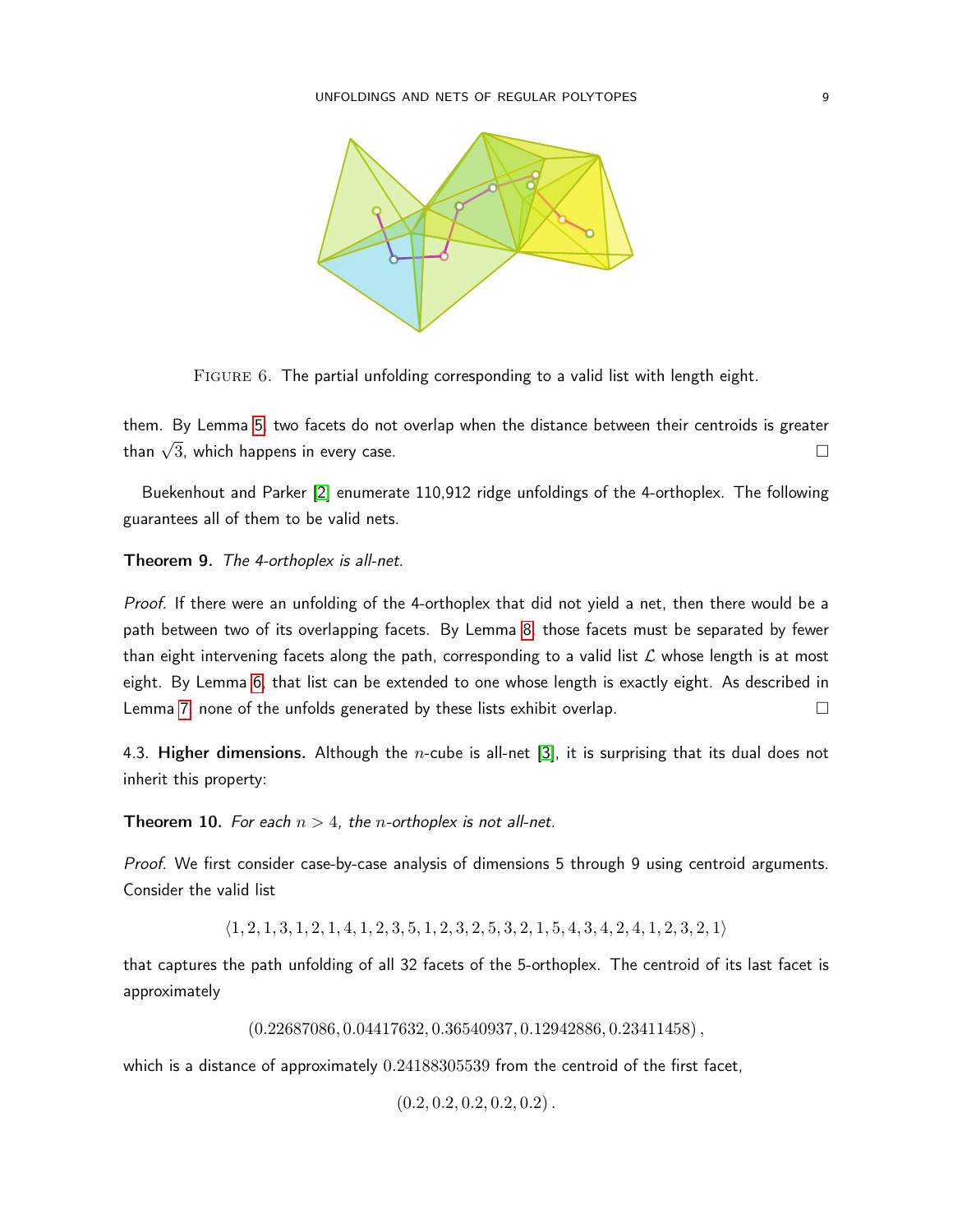By Lemma [5,](#page-6-2) since the centroids are separated by less than  $1/\sqrt{2}$ √ 5, their facets overlap. In dimension 6, there is an even shorter chain (16 facets) that fails the centroid test, given by

$$
\langle 1, 2, 3, 1, 4, 5, 4, 3, 5, 4, 1, 3, 2, 1, 4 \rangle.
$$

In dimensions 7 and 8, the shortest chain (13 facets) that fails the centroid test is given by

$$
\langle 1, 2, 3, 4, 1, 5, 3, 5, 4, 3, 2, 1 \rangle.
$$

For dimension 9, there is an even shorter chain (10 facets) given by  $\langle 1, 2, 3, 4, 2, 4, 1, 2, 3 \rangle$ .

For dimensions  $n > 9$ , we focus on the unfolding corresponding to the list  $\langle 1, 2, 3, 4, 2, 4, 1, 2, 3 \rangle$ above but the centroid argument will not be utilized. Recall that the unfolding of the orthoplex occurs in the hyperplane  $\sum x_i = 1$ . The first facet is the intersection of this hyperplane with the positive orthant. Let

$$
v = \left\langle \frac{1}{n-1}, 0, \frac{1}{n-1}, \dots, \frac{1}{n-1} \right\rangle
$$

the midpoint of a ridge of the first facet. We show that its image under the unfolding, which is on a ridge of the tenth facet, has all positive coordinates. Therefore it is a point of intersection of the first and tenth facets. To do this, let  $x = 2/(n-1)$ . Then each  $M_i$  can be written in terms of x, and

$$
v = \left\langle \frac{x}{2}, 0, \frac{x}{2}, \ldots, \frac{x}{2} \right\rangle.
$$

The matrix product

$$
M_1 \cdot M_2 \cdot M_3 \cdot M_4 \cdot M_2 \cdot M_4 \cdot M_1 \cdot M_2 \cdot M_3 \cdot v
$$

is then a vector  $\langle p_1(x), p_2(x), \ldots, p_n(x)\rangle$  whose entries are polynomials in x. Note that although the variable x depends on n, the polynomials themselves are the same for all n. Using Sympy [\[10\]](#page-11-2), these were calculated to be

$$
p_1(x) = 0.5x^9 - 3x^8 - 7x^7 - 8x^6 - 5x^5 - 1.5x^4 + x^3 + x^2 + 0.5x
$$
  
\n
$$
p_2(x) = 0.5x^{10} + 3x^9 + 6.5x^8 + 5.5x^7 + 0.5x^6 - 1.5x^5 - 0.5x^4 + x^3 + x^2
$$
  
\n
$$
p_3(x) = 0.5x^{10} + 3.5x^9 + 9.5x^8 + 12x^7 + 6x^6 - 2x^5 - 5.5x^4 - 4x^3 - x^2 + 0.5x
$$
  
\n
$$
p_4(x) = 0.5x^{10} + 3.5x^9 + 10x^8 + 14.5x^7 + 10.5x^6 + 2x^5 - 2.5x^4 - 1.5x^3 + 0.5x
$$

and for  $i \geq 5$ ,

$$
p_i(x) = 0.5x^{10} + 3.5x^9 + 10x^8 + 15x^7 + 13x^6 + 6.5x^5 + x^4 - 0.5x^3 + 0.5x.
$$

The lowest degree term, which determines the behavior near zero, is positive in each. Thus, for sufficiently small  $x$ , each is positive. In fact, their graphs show that they are all positive when  $0 \le x \le 0.2278$ . Since  $x = 2/(n-1)$ , this corresponds to all  $n > 9$ .

Remark. The shortest chains that fail the centroid test in dimension 5 have length 20. One is given by the list  $\{1, 2, 3, 4, 2, 1, 5, 4, 2, 4, 5, 4, 2, 1, 5, 4, 3, 1, 5\}$ . It is possible that there are shorter chains that overlap even though their centroids are not sufficiently close to guarantee it.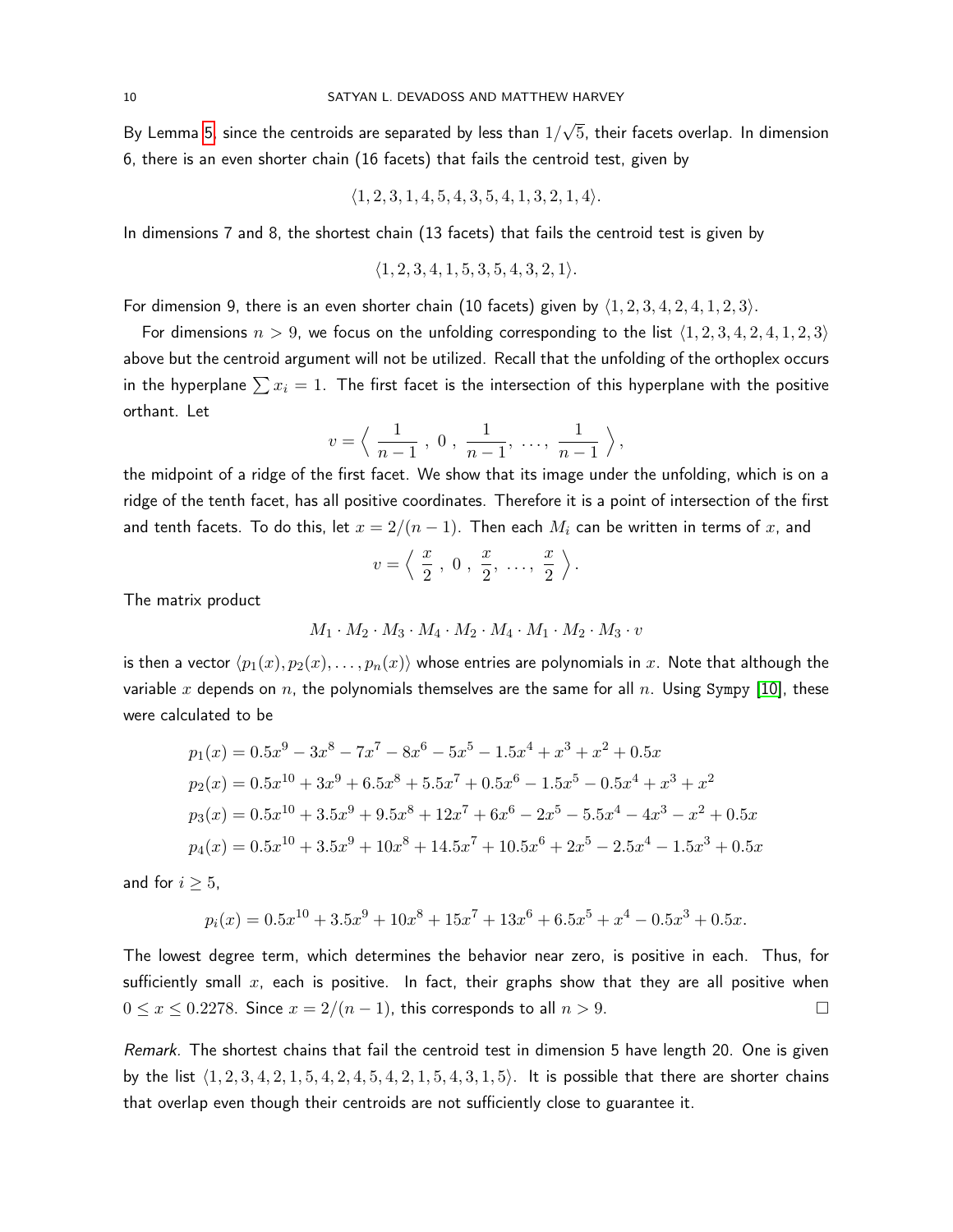Remark. For dimensions  $n > 9$ , the list  $\langle 1, 2, 3, 4, 2, 4, 1, 2, 3 \rangle$  provides a 10-length chain of facets that overlaps. It would be interesting to discover if this is the shortest length chain with this property.

4.4. Closing. Horiyama and Shoji [\[6\]](#page-10-3) showed that the five regular polytopes in 3D (the Platonic solids) are all-net. Three classes of regular polytopes exist for all dimensions: the *n*-simplex, *n*-cube, and *n*-orthoplex. The *n*-simplex and *n*-cube are all-net, but the *n*-orthoplex fails (except for  $n = 4$ ). There are only three additional regular polytopes whose all-net property has not been studied, all of which are four-dimensional: the 24-cell, 120-cell, and 600-cell. The number of distinct unfoldings of these three polytopes are enumerated in [\[2\]](#page-10-2):

24-cell : 6  $(2^{19} \cdot 5688888889 + 347)$ 120-cell :  $2^7 \cdot 5^2 \cdot 7^3 \cdot (2^{114} \cdot 3^{78} \cdot 5^{20} \cdot 7^{33} + 2^{47} \cdot 3^{18} \cdot 5^2 \cdot 7^{12} \cdot 53^5 \cdot 2311^3 + 239^2 \cdot 3931^2)$ 600-cell :  $2^{188} \cdot 3^{102} \cdot 5^{20} \cdot 7^{36} \cdot 11^{48} \cdot 23^{48} \cdot 29^{30}$ 

Unlike the other three regular polytopes of this dimension (4-simplex, 4-cube, 4-orthoplex), these enormous unfolding numbers point us towards the following claim:

Conjecture. The 24-cell, the 120-cell, and the 600-cell fail to be all-net.

Easing the condition of regularity for 3D polyhedra move us away from Platonic solids to the Archimedean solids. However, it is known that several of these polyhedra (such as the snub dodecahedron, truncated icosahedron, truncated dodecahedron, rhombicosidodecahedron, and truncated icosidodecahedron) fail to be all-net [\[6\]](#page-10-3). It would be interesting to find conditions for polyhedra, and polytopes in general, that guarantee the all-net property.

### **REFERENCES**

- <span id="page-10-1"></span>1. A. D. Aleksandrov. Intrinsic Geometry of Convex Surfaces, Volume II (English translation) Chapman and Hall/CRC Press, 2005.
- <span id="page-10-2"></span>2. F. Buekenhout and M. Parker. The number of nets of the regular convex polytopes in dimension  $\leq 4$ , Discrete Mathematics 186 (1998) 69–94.
- <span id="page-10-5"></span>3. K. DeSplinter, S. Devadoss, J. Readyhough, B. Wimberly. Unfolding cubes: nets, packings, partitions, chords, Electronic Journal of Combinatorics 27 (2020) P4.41.
- <span id="page-10-4"></span>4. P. Dodd, P. Damasceno, S. Glotzer. Universal folding pathways of polyhedron nets, Proceedings of the National Academy of Science 115 (2018) 6690–6696.
- <span id="page-10-0"></span>5. M. Ghomi. Dürer's unfolding problem for convex polyhedra, emphNotices of the American Mathematical Society 65 (2018) 25–27.
- <span id="page-10-3"></span>6. T. Horiyama and W. Shoji. Edge unfoldings of Platonic solids never overlap, Canadian Conference on Computational Geometry (2011).
- <span id="page-10-7"></span>7. Online Encyclopedia of Integer Sequences, https://oeis.org/A342631.
- <span id="page-10-6"></span>8. G. Shephard. Angle deficiencies of convex polytopes, Journal of the London Mathematical Society 43 (1969) 325–336.